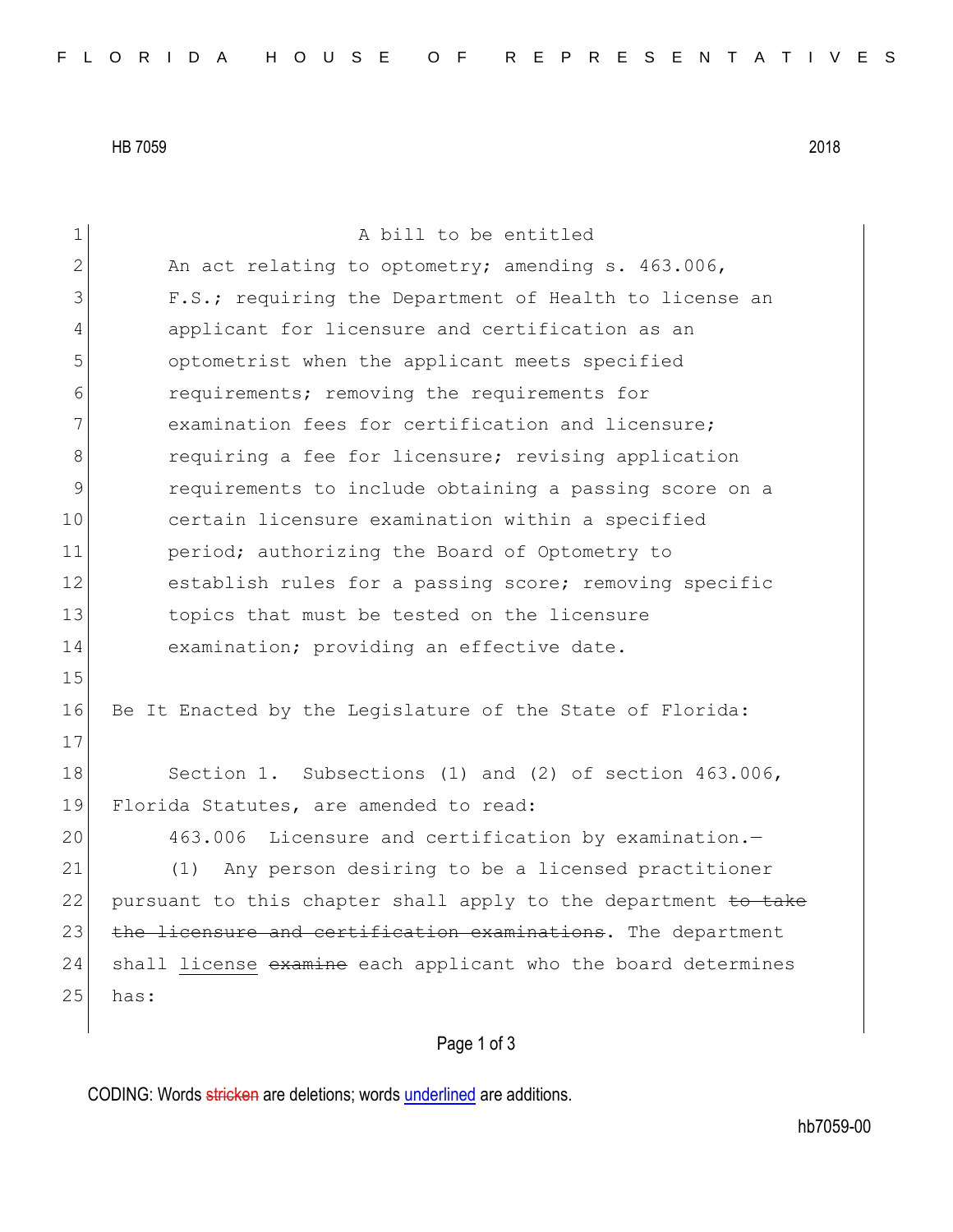HB 7059 2018

26 (a) Completed the application forms as required by the 27 board, remitted an application fee for certification not to 28 exceed \$250, remitted an examination fee for certification not 29 to exceed  $$250<sub>r</sub>$  and remitted a an examination fee for licensure 30 not to exceed \$325, all as set by the board. 31 (b) Submitted proof satisfactory to the department that 32 she or he: 33 1. Is at least 18 years of age. 34 2. Has graduated from an accredited school or college of 35 optometry approved by rule of the board. 36 3. Is of good moral character. 37 4. Has successfully completed at least 110 hours of 38 transcript-quality coursework and clinical training in general 39 and ocular pharmacology as determined by the board, at an 40 institution that: 41 a. Has facilities for both didactic and clinical 42 instructions in pharmacology; and 43 b. Is accredited by a regional or professional accrediting 44 organization that is recognized and approved by the Commission 45 on Recognition of Postsecondary Accreditation or the United 46 States Department of Education. 47 5. Has completed at least 1 year of supervised experience 48 | in differential diagnosis of eye disease or disorders as part of 49 the optometric training or in a clinical setting as part of the 50 optometric experience.

## Page 2 of 3

CODING: Words stricken are deletions; words underlined are additions.